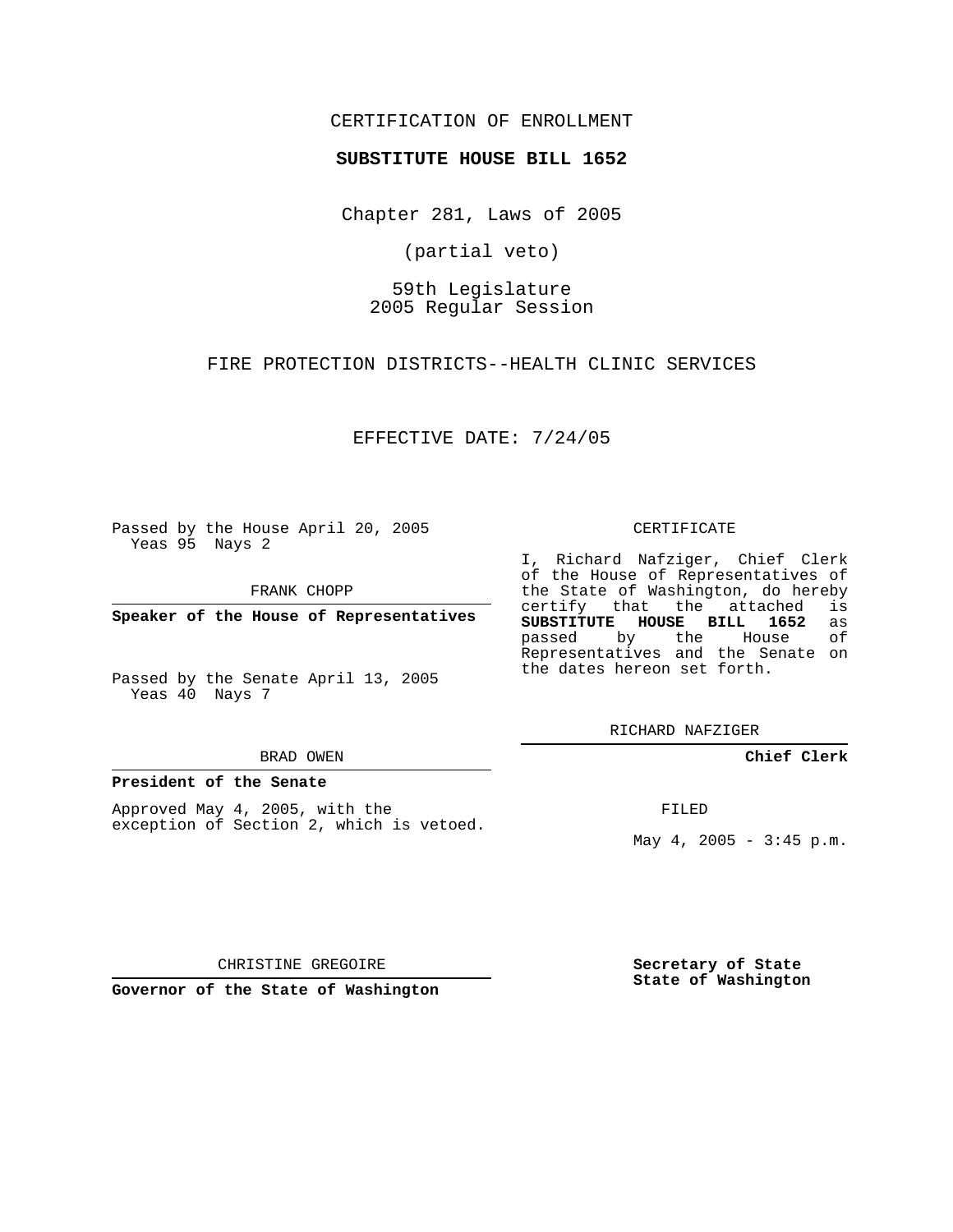# **SUBSTITUTE HOUSE BILL 1652** \_\_\_\_\_\_\_\_\_\_\_\_\_\_\_\_\_\_\_\_\_\_\_\_\_\_\_\_\_\_\_\_\_\_\_\_\_\_\_\_\_\_\_\_\_

\_\_\_\_\_\_\_\_\_\_\_\_\_\_\_\_\_\_\_\_\_\_\_\_\_\_\_\_\_\_\_\_\_\_\_\_\_\_\_\_\_\_\_\_\_

### AS AMENDED BY THE SENATE

Passed Legislature - 2005 Regular Session

## **State of Washington 59th Legislature 2005 Regular Session**

**By** House Committee on Health Care (originally sponsored by Representatives Ericks, Appleton, Simpson, Kilmer, Eickmeyer, Woods, Lovick, Santos and Linville)

READ FIRST TIME 02/28/05.

 1 AN ACT Relating to authorizing fire protection districts to 2 establish or participate in health clinic services; amending RCW 3 52.02.020; and creating a new section.

4 BE IT ENACTED BY THE LEGISLATURE OF THE STATE OF WASHINGTON:

 5 **Sec. 1.** RCW 52.02.020 and 2003 c 309 s 1 are each amended to read 6 as follows:

 (1) Fire protection districts for the provision of fire prevention services, fire suppression services, emergency medical services, and for the protection of life and property in areas outside of cities and towns, except where the cities and towns have been annexed into a fire protection district or where the district is continuing service pursuant to RCW 35.02.202, are authorized to be established as provided in this title.

 (2) In addition to other services authorized under this section, fire protection districts that share a common border with Canada and 16 are surrounded on three sides by water or are bounded on the north by Bremerton, on the west by Mason county, on the south by Pierce county, 18 and on the east by the Puget Sound, may also establish or participate in the provision of health clinic services.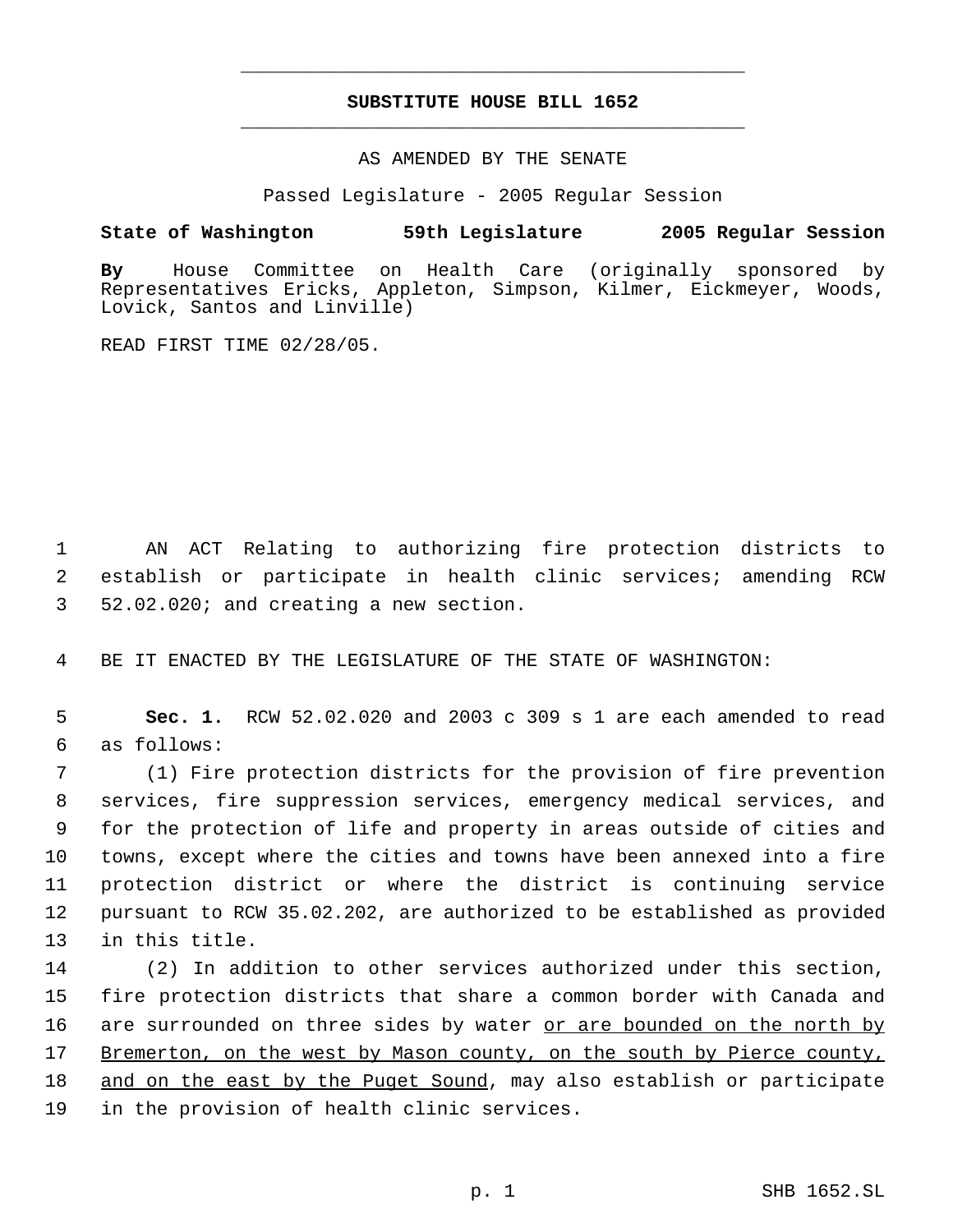1 *\*NEW SECTION. Sec. 2. The department of health shall conduct a* 2 *study to evaluate the merits of allowing fire protection districts to* 3 *establish or participate in the provision of health clinic services.*

 *(1) The study shall consider any relevant matters, including but not limited to: The scope of the services which might be provided, the interest among Washington's fire protection districts in providing these services, the need for having them do so, the impact on overall health expenditures of allowing health services to be provided this way, potential government liability, and patient health and safety* 10 *issues.*

11 *(2) The secretary of health shall appoint an advisory group of* 12 *affected parties, including local physicians and other health care* 13 *providers, to assist in the study.*

 *(3) The department shall report the results of the study and any recommendations to the legislature by September 1, 2006. At a minimum, the recommendations shall include: (a) The criteria and process which should be used to evaluate requests by fire protection districts to establish or participate in the provision of health clinic services; and (b) any other statutory or administrative changes needed to address*

20 *the concerns identified. \*Sec. 2 was vetoed. See message at end of chapter.*

Passed by the House April 20, 2005. Passed by the Senate April 13, 2005. Approved by the Governor May 4, 2005, with the exception of certain items that were vetoed. Filed in Office of Secretary of State May 4, 2005.

Note: Governor's explanation of partial veto is as follows: "I am returning, without my approval as to Section 2, Substitute House Bill No. 1652 entitled:

"AN ACT Relating to authorizing fire protection districts to establish or participate in health clinic services."

This bill authorizes one additional fire protection district to operate a health clinic in Kitsap County. Section 2 of the bill directs the Department of Health to conduct a study to evaluate the merits of allowing fire protection districts to establish or participate in the provision of health care services. The study must consider the scope of services that might be provided, the interest among Washington's fire districts in providing these services, the need for having them do so, and the impact on health expenditures and potential government liability. Section 2 also includes the appointment of an advisory group to assist in the study and a final report by September 1, 2006. The Legislature did not, however, appropriate funds for the study.

For these reasons, I have vetoed Section 2 of Substitute House Bill No. 1652.